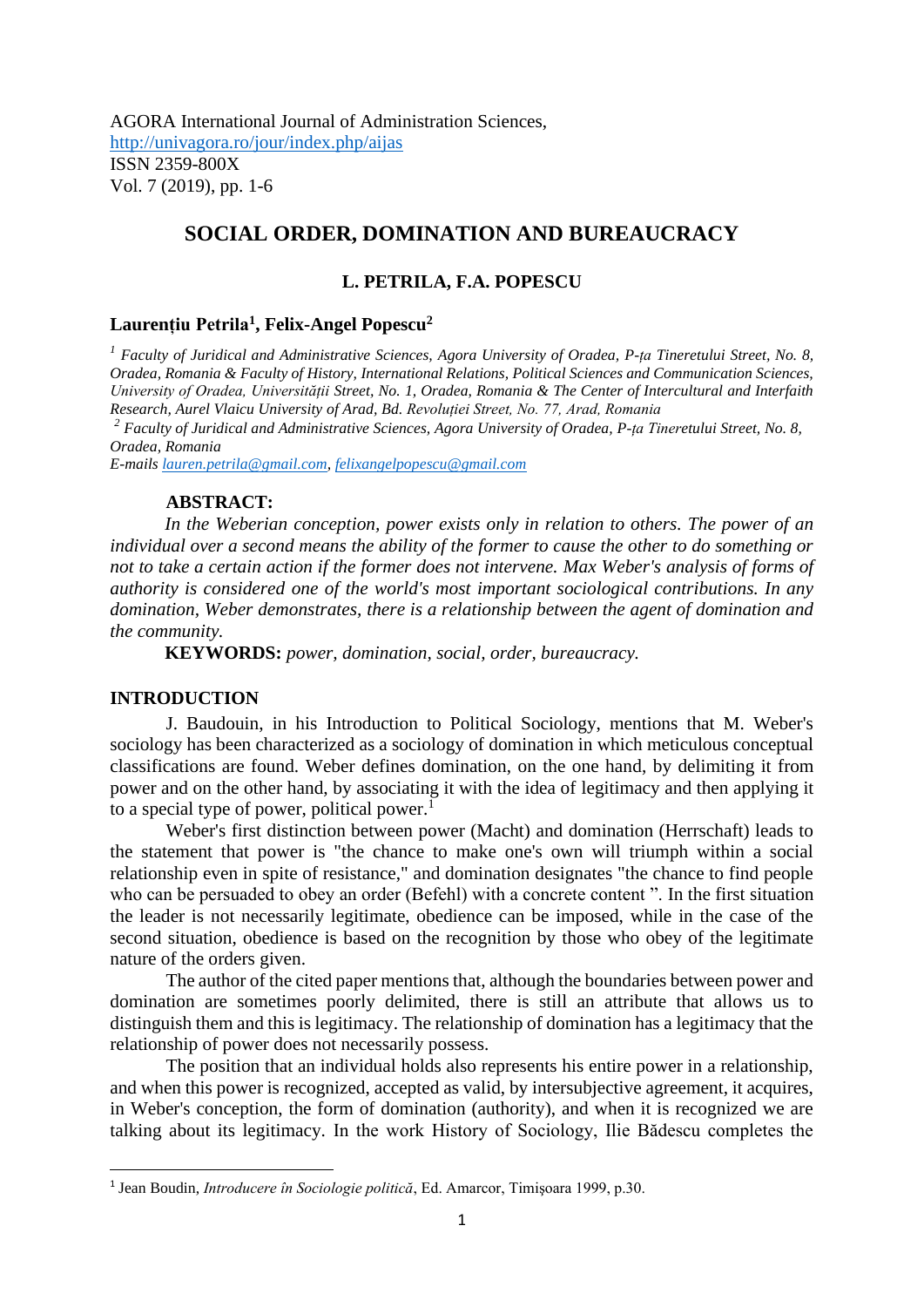clarifications made by Baudouin stating that for Weber, the problem of social order is in fact the problem of domination or authority. Weber finds that the social order is based on the belief in its legitimacy and then it is recognized as a legitimate order, as valid. Also, the German sociologist finds that in any social relationship there is an agreement and at the same time a partial disagreement between subjectivities (the meanings targeted by the actors). It follows that, through and in a social relationship, the conditions of both order and domination are given. Thus, domination can be legitimate or illegitimate and then it is challenged.<sup>2</sup>

Weber postulates the idea that no domination is maintained as a type of order, unless it is recognized as valid. As such, the problem of order is largely identified with the problem of its legitimacy and forms of legitimation. The recognition of the validity of a certain social order is given by the respect given to certain ways of acting at the level of social interaction, of the relationship between institutions and social actors.

# **1. AUTHORITY (DOMINATION) AND POWER - LEGITIMACY OF POWER**

In this context, the German sociologist, although he accepts the idea that the presence of social struggle and social conflict cannot be completely eliminated from social life, postulates that they do not characterize the social order but domination. Unlike situations of struggle or social conflict, those of domination are characterized by the fact that the dominant agent finds obedience to a certain group of individuals. It follows that what makes the social order possible is in fact domination because it necessarily presupposes both an administrative leadership and especially the belief in legitimacy.

Domination is thus classified according to the types of legitimacy, ie internal justifications based on which a certain domination is accepted as valid. In the Weberian conception there are three such justifications:

• the authority of the eternal "other time", of the tradition consecrated as the right way through the very immemorial antiquity of its practice and through the habit that it created.

• the authority given by the "unusual grace" of a person (charisma), ie by his strictly personal endowment and by the trust of others in his qualities, in his clairvoyance, heroism or his leadership talents;

• domination by virtue of "legality", of the belief in the validity of a legal status and of an effective competence based on rationally elaborated rules;

From these three grounds result the three types of domination:

• Traditional domination - its ideal-typical form is feudalism. To this belongs the domination based on everyday belief in the validity of traditions of all times.

• Charismatic domination - ideal-typical expressions: the prophet, the great leader. It is based on an extraordinary obedience, even of a sacred character, to the heroic virtue or indisputable value of a personality.

• Rational domination - the ideal-typical form is bureaucracy. It is based on the belief in the legality of the rules and the rights to give directives to those who are in a position to exercise domination. And in this case, says Weber, this type of domination is legal.<sup>3</sup>

Ilie Bădescu, specifies that the recourse to one type of legitimacy or another is a variable act, so that no authority is exclusive, permanent, definitive. Weber's notification is also mentioned that whenever a type of legitimacy tends to be perpetuated and generalized, it becomes irrational and, consequently, turns into its opposite.

The postulate is that authority is a source of order for the community, and the community is a source of legitimacy for the authority. The community makes possible the legitimacy of a domination, so that a power that is not recognized is not an efficient power

<sup>2</sup> Ilie Bădescu, *Istoria sociologiei-perioada marilor sisteme,* Ed. Porto-Franco, Galaţi, 1994, p.448.

<sup>3</sup> Ştefan Costea, *Clasici ai sociologiei universale, ed. cit.*, p.186.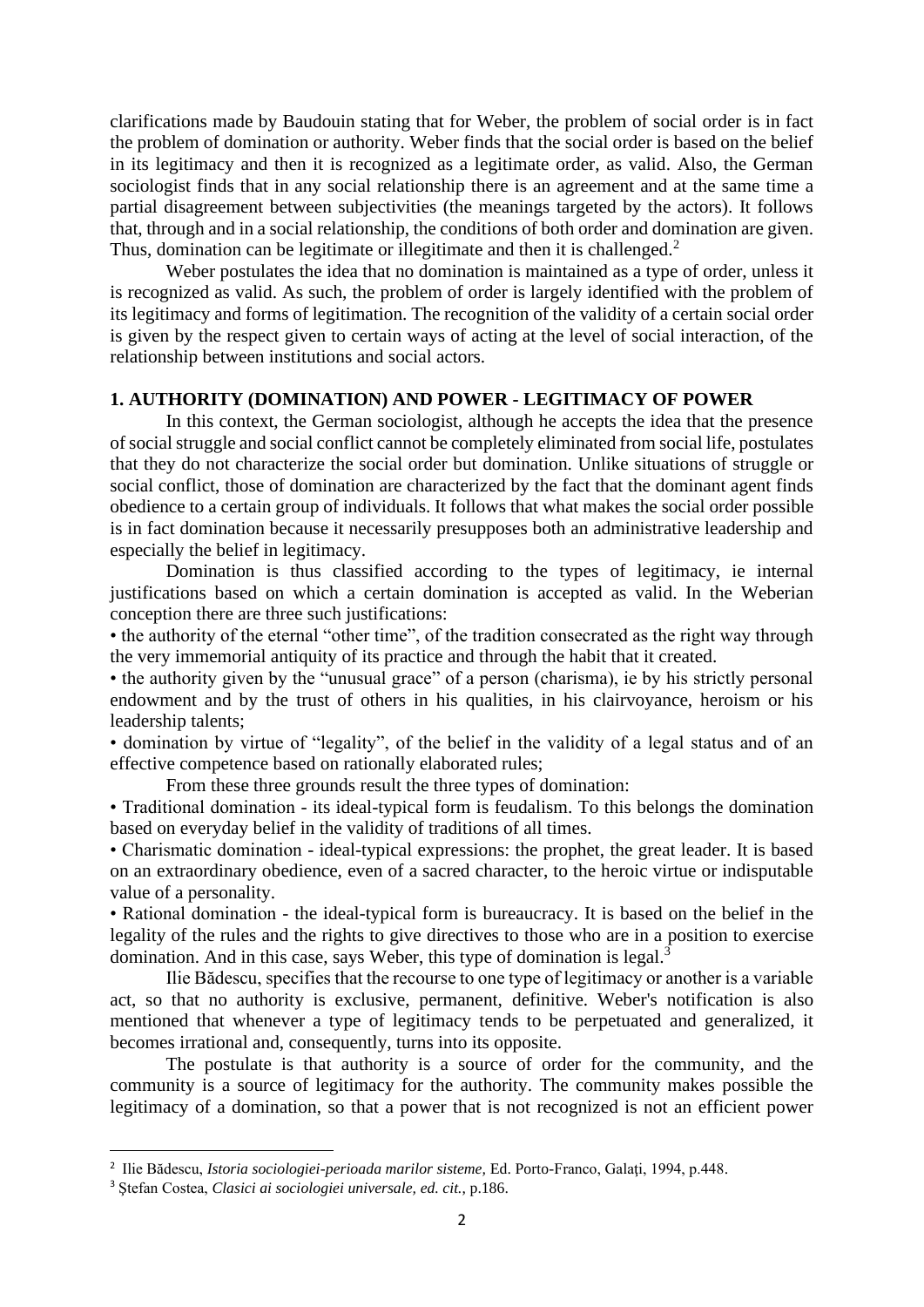because it does not generate order but coercion, explains Bădescu. Force generates coercion (coercion), community generates legitimacy or validity, valid order.

In the process of ensuring order, power (macht) and authority (herrschaft) intervene, ie the existence of an actor who has a dominant position and another who gives him obedience. As such, power becomes a phenomenon of authority insofar as it is recognized and freely consented to. Otherwise, it manifests itself as a phenomenon of simple coercion (force). To explain the structures of capitalist social activity, it is necessary to return to the structure of social activity in general, as it appears in Max Weber's conception. What makes this structure possible and what it maintains, says the German sociologist, is the very validity of the social order.

Weber in no way excludes the reality of the social struggle, which he even calls a social relationship in which the activity is oriented by the intention to make his own will triumph against the resistance of the partners*<sup>4</sup>* . Although the struggle cannot be completely eliminated from social life, we must specify that it is not the social struggle that characterizes the social order, but the domination and especially the modern social structure. In fact, domination and not social conflict makes this social order possible, because it necessarily presupposed both an administrative leadership and, above all, a belief in legitimacy. Just as the main activities of social life are theoretical limit cases, so are the types of domination. These types of domination can transform into each other. More precisely, for example, charismatic domination supports a continuous process of erosion towards traditional or legal domination. The latter domination interests us in a special way because it is specific to modern society, whether we are talking about a capitalist or socialist society. Thus, the legal domination is characterized by activities with public functions, permanent and related to precise rules, by competencies, by a set of delimited and objective execution tasks. They require a high level of professional training in order to be able to apply the rules of competence in order to achieve a complete rationalization<sup>5</sup>. This rationalization is also achieved by the absence of appropriation by the civil servant and compliance with rules, which must be for the most part, written rules. Thus, Weber further states that the ideal type of legal (rational) domination is bureaucracy.

# **2. BUREAUCRACY, AS AN IDEAL TYPE OF LEGAL DOMINATION**

Weber's sociological research on bureaucracy is still the main reference in this field. The German sociologist described bureaucracy in ten important ways, as follows:

- Officials are professionally free;
- Officials work in a hierarchy of solidly constituted function;
- Officials must respect the established competencies;
- Officials work on the basis of a contract and an open selection;
- Officials benefit from the agreement from the previous point, after a professional qualification which is verified by examination and attested by a certificate of competence in that field;
- Officials are paid fixed salaries;
- Officials must treat their position as their only and main profession;

• Officials pursue a professional career, and advancement depends on the appreciations of the superior;

• Officials must work separately from the means of administration and without approaching their position in any form;

• Officials are subject to particularly strict discipline and must be accountable to strict controls<sup>6</sup>

Today, bureaucracy has become inevitable for any model of managing people and property. The superiority of this mode of administration is given by the specialized savoir, by

<sup>4</sup> Max Weber, *Economie et Societe*, p. 37, *apud* Ştefan Costea, *op. cit.*, p.186.

<sup>5</sup> Ştefan Costea, *Clasici ai sociologiei universale,* Ed. Fundaţia de mâine, Bucureşti 2008, p.186-187.

<sup>6</sup> *Ibidem.*, p.187.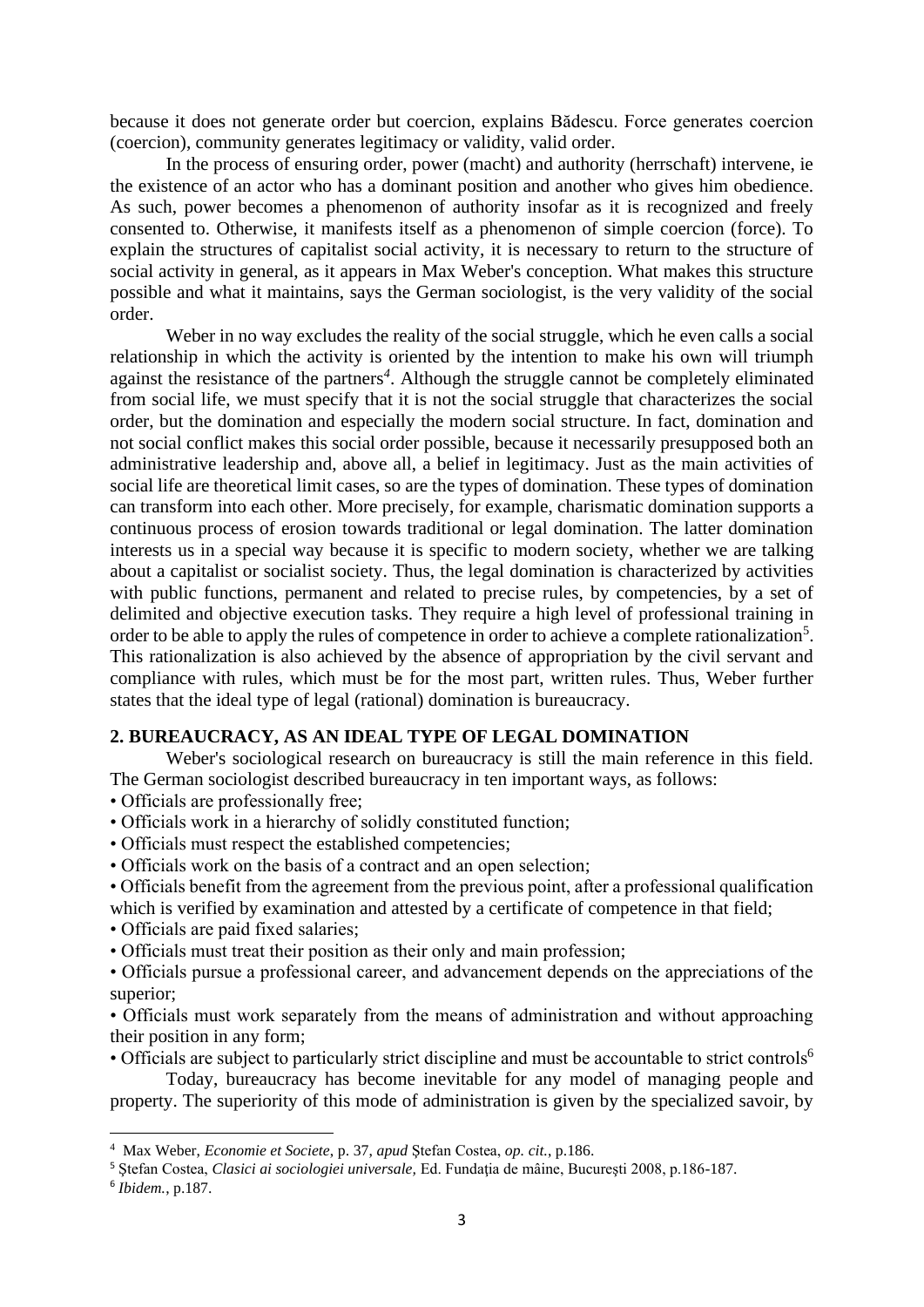its efficiency. Thus, Weber says: the modern bureaucracy of capitalism represents the most rational economic foundation, thanks to which capitalism can exist in its most rational form, because the bureaucracy allows it, through taxation, to have the necessary financial means*<sup>7</sup>* .

The German sociologist Max Weber (1864-1920) is recognized for the most comprehensive classical formulation of the characteristics of bureaucracy. He not only issued new ideas about bureaucracy but covered a whole spectrum of historical, political, economic and social thought.

As Reinhard Bendix observes, Weber was "like a Renaissance man who considered all of humanity his competence." Studying the Hindu religion, the Old Testament, the cadastre in the Roman Empire, Prussian politics, medieval trading companies or Chinese public administration, he sought to objectively analyze the nature of human institutions and show the connection between ideas and the evolution of political, economic and social systems. One of his best works, "Protestant Ethics and the Spirit of Capitalism," establishes the intellectual and critical connections between the emergence of Protestantism and capitalism in the sixteenth and seventeenth centuries. Weber was constantly looking for answers to extremely complex problems. What is the interaction between ideas and institutions? What distinguishes Western culture and its ideas? Why does a certain society evolve in a certain way?

We cannot summarize here the many ideas formulated by the creative spirit of Max Weber, but we will examine some aspects of his thinking with a direct impact on his conception of bureaucracy. Weber believed that civilization evolved from primitive and mystical to rational and complex. He believes that human nature has gradually progressed from primitive religions and mythologies to an increasingly theoretical and technical experience. The evolution of the world presented itself, in Weber's conception in the 19th century, as a one-way street: he expected a progressive "demystification" of humanity and its ideas about the environment.

Consistent with this theory of progress through demystification, Weber describes three "ideal types" of authority that explain why individuals have submitted to rulers throughout history. One of the oldest types of authority, the traditional type of primitive society, was based on belief in the sacredness of tradition. If a family of leaders has always ruled, people consider it legitimate and listen to its members. Time, precedent and tradition legitimize leaders in the eyes of their subjects.

The second ideal type of authority, according to Weber, is charismatic authority, based on the personal qualities and attractiveness of leaders. Charismatic leaders are self-elected leaders who instill confidence because of their extraordinary, almost superhuman qualities. Military leaders, warlords, popular party presidents, and religious founders are examples of people whose heroic or miraculous deeds attract followers.

Weber postulated a third ideal type of authority that underlies modern civilizations, namely "legal-rational" authority. It is based on "trust in the legitimacy of the model of normative rules and the rights of those invested with authority within these rules in order to make provisions". Obedience is due to an impersonal set of legally established laws rather than a leader. The legal-rational authority invests more power in the position than in the person holding the position; thus anyone can drive as long as they reach office "according to the rules".

This type of authority underlies the concept of bureaucracy in Weber's doctrine. According to Weber, bureaucracy is the manifestation of legal-rational authority in institutional form; it plays an essential role in the regulation and control of modern societies. "It is," says Weber, "superior to any other form of authority in precision, stability, discipline and safety." Thus, the bureaucracy allows the calculation at a particularly high level of the results of the heads of organizations and those who interact with it. The bureaucracy is, in the end, superior in its operational efficiency and "formally, able to solve all types of administrative tasks." For

<sup>7</sup> Max Weber, *Economie et Societe*, p.230, *apud.* Ştefan Costea, *Clasici ai sociologiei universale,* Ed. Fundaţia de mâine, Bucureşti 2008, p.186.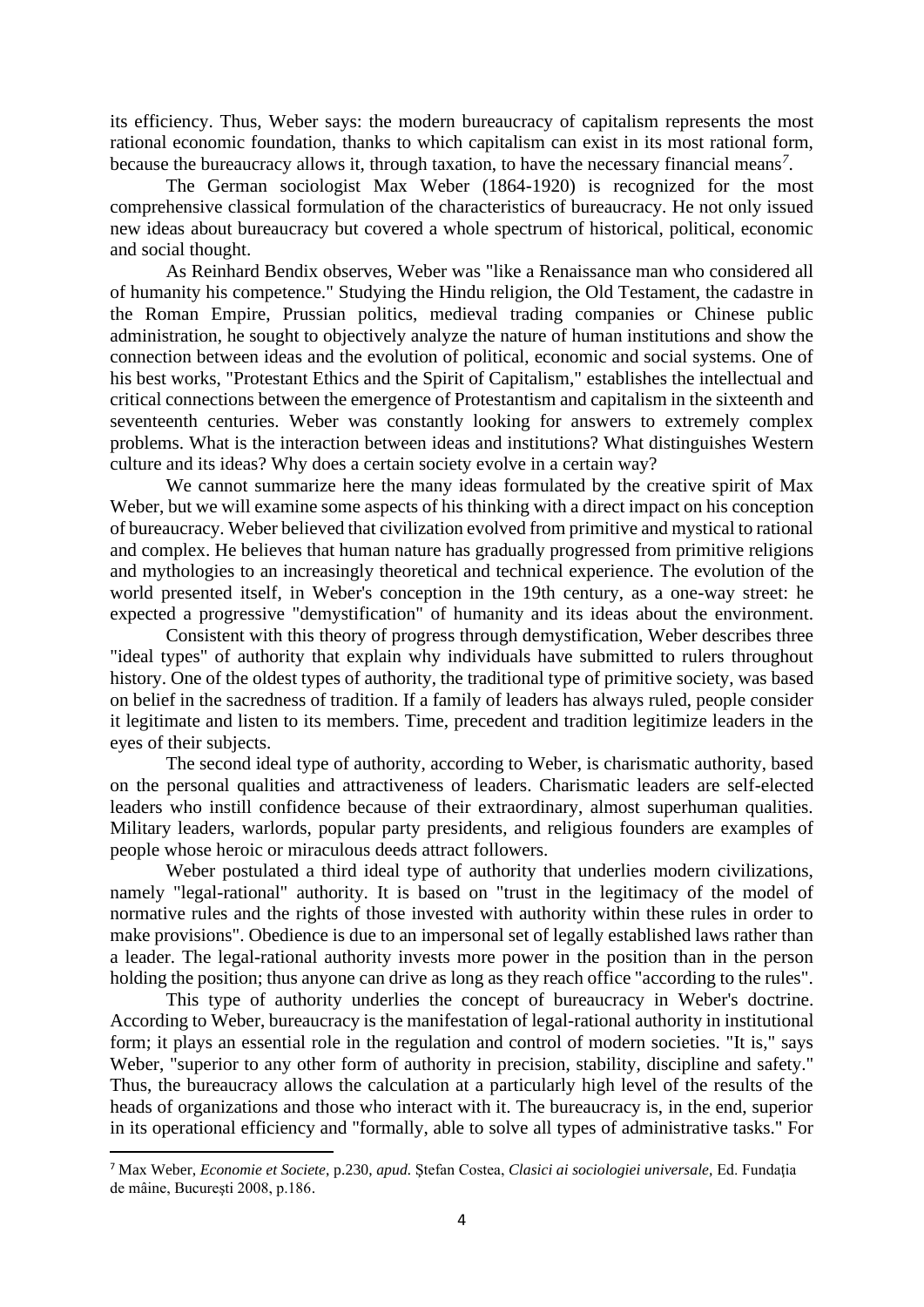Weber, bureaucracy is indispensable for maintaining civilization in modern society. In his view, "no matter how many people complain about the evil created by bureaucracy, it would be a pure illusion to believe for a moment that continuous administrative activity could be accomplished in any field other than through the office work of officials."

Much of Weber's analysis deals with the historical evolution of bureaucracy. He believes that modern bureaucracy emerged in the West in the Middle Ages, when the expansion of royal domains required officials to control these domains. The princes were forced to find rational administrative techniques to expand their authority, frequently borrowing ideas from the organization of the church, whose fields extended throughout Europe. "The ideal condition for administrative bureaucratization has always been the development of administrative tasks," writes Weber. The bureaucracy developed because society needed to do various things: build streets, educate young people, collect taxes, fight battles, share justice. Labor has been divided and specialized to achieve the goals of society.

Weber also identified monetary savings as an important ingredient in the development of bureaucracy. "Bureaucracy as a permanent structure presupposes a constant income for maintenance ... The existence of a stable taxation system is the precondition for the permanent existence of the bureaucratic administration." Other cultural factors that contribute to the emergence of bureaucracies with a high level of structuring are the development of education, higher religions, the emergence of science and rationality.

Weber listed in detail the most important elements of the formal structure of the bureaucracy. In his conception, three of the most important characteristics of the bureaucracy are the division of labor, the hierarchical order and the impersonal rules - cornerstones of any functional bureaucracy. The division of labor involves the rational division of labor into units that can be assumed by individuals or groups of individuals with competence in solving the respective tasks. Unlike traditional leaders, in bureaucracy the employees are not the owners of the offices but occupy a position due to their ability to perform the assigned work. Second, the hierarchical order of bureaucracy separates superiors from subordinates; based on this hierarchy, work is remunerated, authority is recognized, privileges and promotions are granted. Finally, impersonal rules are the driving force of the bureaucratic world. Bureaucrats cannot act as they wish, Weber remarks, because their choices are limited to precise patterns of behavior imposed by law. In contrast to "traditional" or "charismatic" authority, bureaucratic rules act in the sense of control of subordinates by superiors, thus limiting the possibility of manifestation of arbitrariness and personal favoritism.

# **CONCLUSIONS**

Weber said the only way a modern society can function effectively is by training and retraining specialists in a bureaucracy. Although Max Weber considered bureaucracy to be permanent and indispensable to the modern world, he was horrified by what he believed to be a tendency toward loss of human dignity and freedom: *It is a terrible idea that the world could one day be full of petty servants, insignificant people clinging to petty jobs and fighting for more important ones - a situation that plays again, as in the Egyptian archives, a growing role. in the spirit of our administrative system and, especially, of its children, the students. This passion for bureaucracy is enough to bring you to despair.* 8

And although he was exasperated by the accentuated tendency towards bureaucratization in the modern world, Weber nevertheless observed the equalizing or democratizing effect of bureaucracy on society. Reinhard Bendix put it this way about Weber's view: "The development of bureaucracy removes… plutocratic privileges, replacing unpaid administration, made out of passion by prominent people with paid, full-time professionals regardless of their economic and social position.

<sup>8</sup> Reinhard Bendix, *Max Weber*: *An Intellectual Portrait* (New York: Doubleday and Co, 1960), p.464.